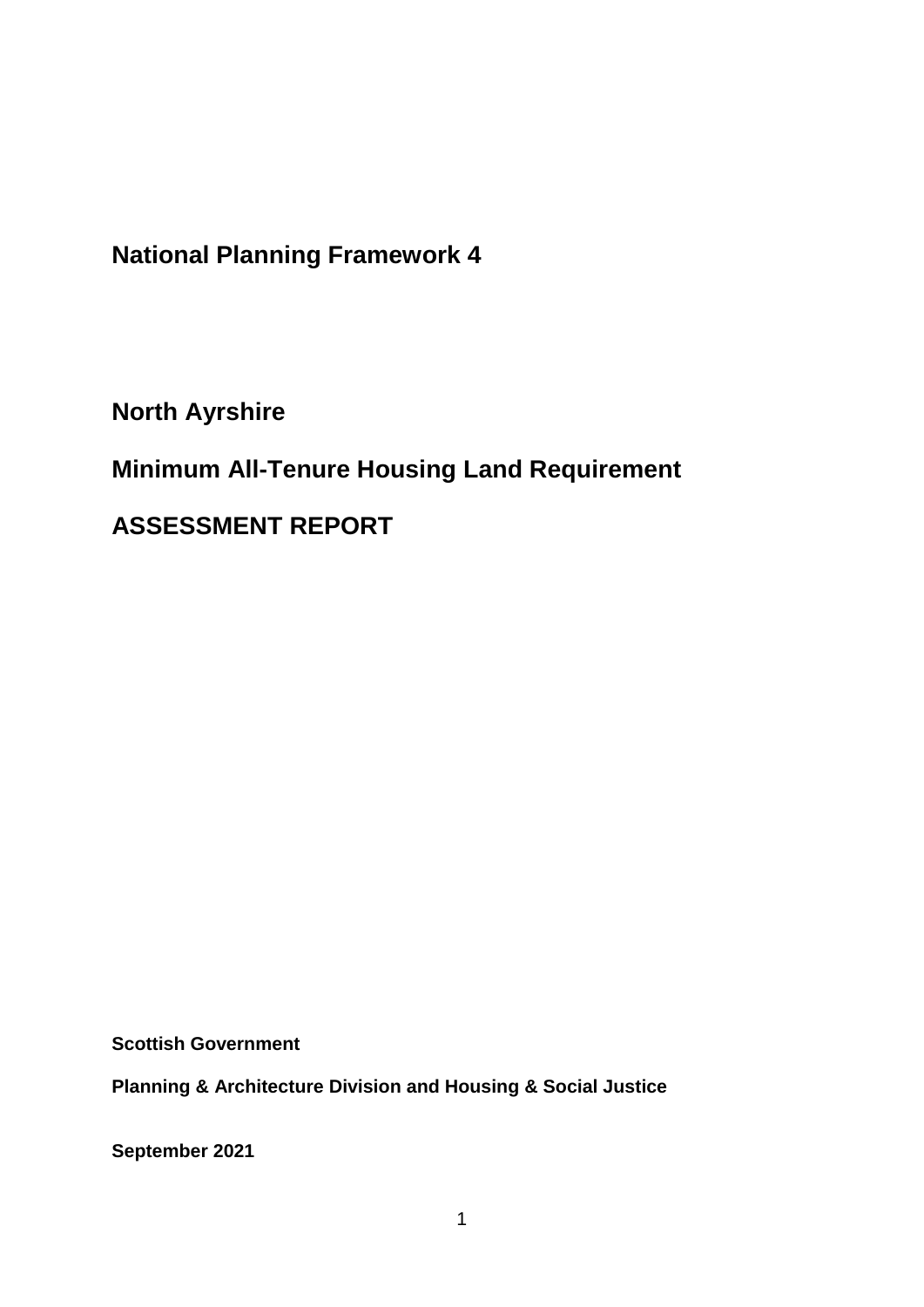| <b>Locally Adjusted Estimate</b>                                                                                                                                                                                                                                                                                                                                                                                                                                             |                                  |                                        |                                                                                                                               |  |  |  |
|------------------------------------------------------------------------------------------------------------------------------------------------------------------------------------------------------------------------------------------------------------------------------------------------------------------------------------------------------------------------------------------------------------------------------------------------------------------------------|----------------------------------|----------------------------------------|-------------------------------------------------------------------------------------------------------------------------------|--|--|--|
|                                                                                                                                                                                                                                                                                                                                                                                                                                                                              | <b>Initial</b><br><b>Default</b> | Locally<br><b>Adjusted</b>             |                                                                                                                               |  |  |  |
| <b>North Ayrshire</b>                                                                                                                                                                                                                                                                                                                                                                                                                                                        | 450                              | 2,900                                  |                                                                                                                               |  |  |  |
| The adjusted estimate is 2,900 units. It is primarily driven by existing housing<br>need. The Council benchmarks this to a 10 year (2010-2019) completion rate<br>of 3,123 units based on Scottish Government data (Housing statistics quarterly<br>update: new housebuilding and affordable housing supply - gov.scot<br>(www.gov.scot)) and high rates of completions in recent years based on their<br>Housing Land Audit (HLA) and programmed delivery rates in the HLA. |                                  |                                        |                                                                                                                               |  |  |  |
| <b>Household Projections (Newly-Forming Households)</b><br>The National Records of Scotland (NRS) 2018-based principal household                                                                                                                                                                                                                                                                                                                                             |                                  |                                        |                                                                                                                               |  |  |  |
| projection was initially used by the Council. The single year data is generated<br>correctly within the Excel Calculator.                                                                                                                                                                                                                                                                                                                                                    |                                  |                                        |                                                                                                                               |  |  |  |
| A supplementary submission recognised that adopting the NRS high migration<br>variant would align with NAC's policy aspirations of increasing the population<br>in North Ayrshire, for example through the implementation of Local                                                                                                                                                                                                                                           |                                  |                                        |                                                                                                                               |  |  |  |
| Development Plan (LDP) 2, and the anticipated impact of the Ayrshire Growth<br>Deal. The Council's draft Housing Need and Demand Assessment (HNDA)<br>includes an 'Economic Resilience' scenario which adopts the high migration                                                                                                                                                                                                                                             |                                  |                                        |                                                                                                                               |  |  |  |
| figures to take a more optimistic view based on a positive outcome from local<br>economic recovery strategies. This increase household projection to 50.                                                                                                                                                                                                                                                                                                                     |                                  |                                        |                                                                                                                               |  |  |  |
|                                                                                                                                                                                                                                                                                                                                                                                                                                                                              |                                  |                                        |                                                                                                                               |  |  |  |
|                                                                                                                                                                                                                                                                                                                                                                                                                                                                              |                                  |                                        |                                                                                                                               |  |  |  |
|                                                                                                                                                                                                                                                                                                                                                                                                                                                                              |                                  |                                        |                                                                                                                               |  |  |  |
|                                                                                                                                                                                                                                                                                                                                                                                                                                                                              | <b>North Ayrshire</b>            | <b>Estimate</b><br><b>Default</b><br>0 | <b>Estimate</b><br>Household Projection: Default Compared to Adjusted Estimate<br><b>Adjusted</b><br><b>MATHLR</b><br>50<br>7 |  |  |  |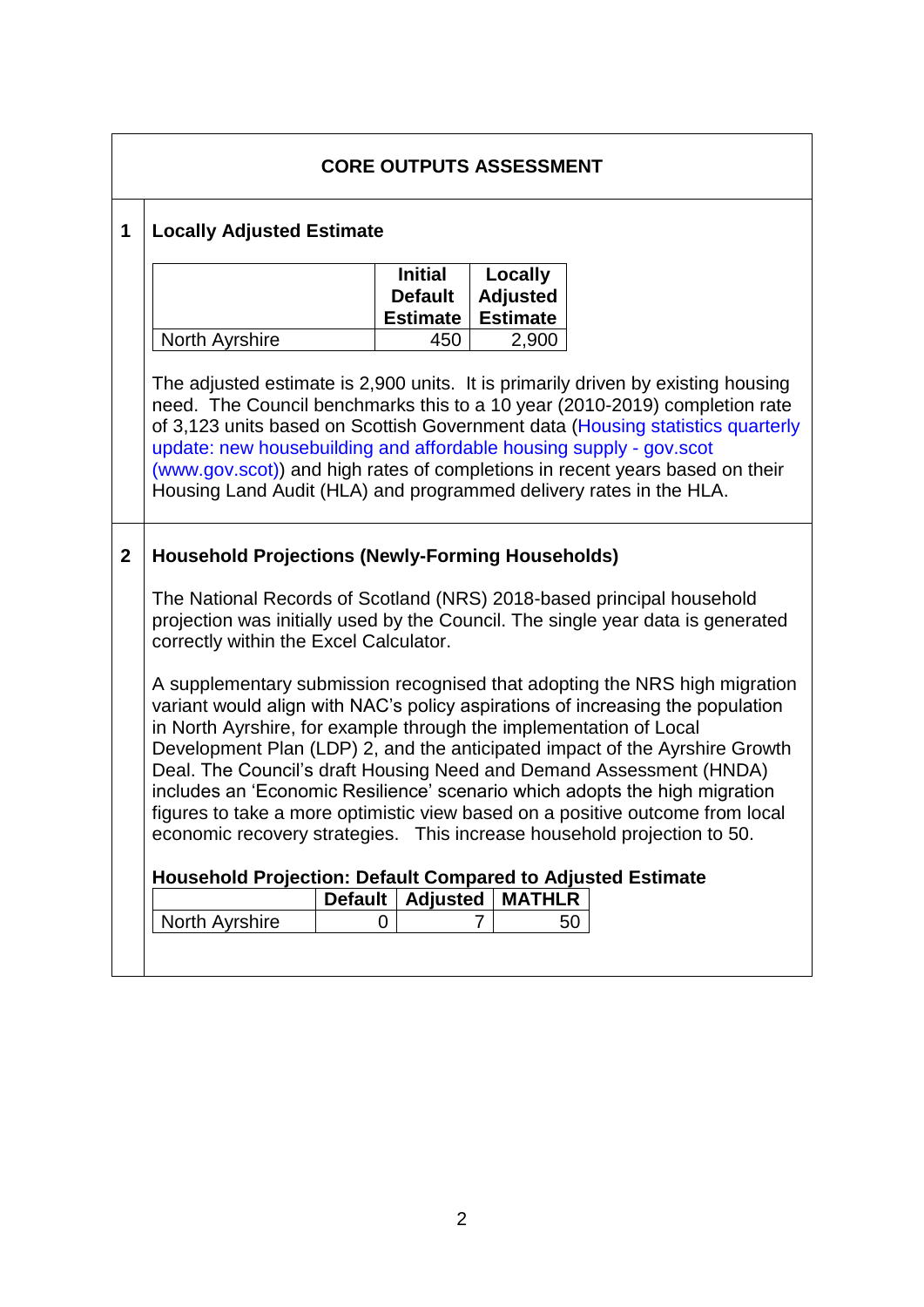# **3 Existing Housing Need**

The Council propose an alternative existing housing need estimate of 2,300. This is sourced from the North Ayrshire Housing Register. At November 2020 there were a total of 6,500 households on the register and when transfer applicants have been removed together with applicants with no housing points, this leaves a net figure of 2,300 applicants who are in need of a new unit of social housing.

#### **Existing Need: Default Compared to Adjusted Estimate As Well As MATHLR**

|                |     | Default   Adjusted   MATHLR |       |
|----------------|-----|-----------------------------|-------|
| North Avrshire | 350 | 2.300                       | 2.300 |

#### **4 Flexibility Allowance**

North Ayrshire use the urban flexibility of 25%.

## **CORE PROCESSES ASSESSMENT**

#### **1 Using the Response Template and Excel Calculator**

The Response Template has been used to make the case for change, word limits are not exceeded and its completion is correct. A copy of the adjusted Excel Calculator has been provided.

#### **2 Housing Market Partnership (HMP) and Stakeholders Involvement**

The HMP is made up of Council planning and housing officers who agreed the adiusted estimate.

Stakeholders consulted were:

- North Ayrshire Council (NAC), Economic Policy Senior Manager
- NAC Research Analyst
- Homes for Scotland, Director of Planning
- RDK Construction Ltd Managing Director
- Cunninghame Housing Association, Executive Director of Development **Services**
- Cunninghame Housing Association, Development Manager

They indicated that the locally adjusted estimate benchmarked appropriately against the completion rate. Reference was made that the estimate does not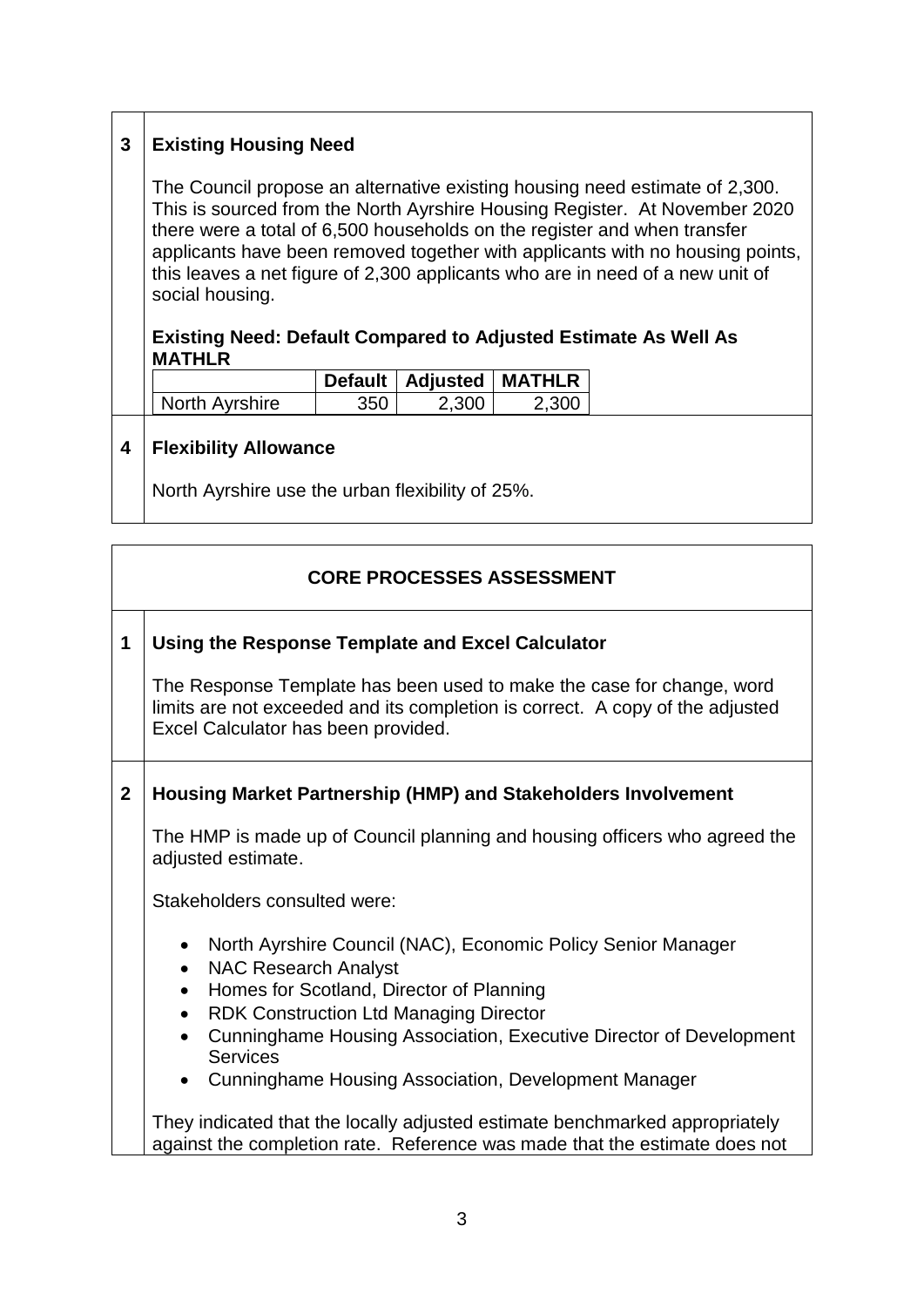account for potential activity and investment, the pro-active approach of LDP2 and the impact of the Ayrshire Growth Deal.

Homes for Scotland expressed a view that the initial estimate was too low and that need and household projection should be increased. They believe the 2019 completion figures should be considered, rather than the 10-year average. HfS members building homes in North Ayrshire are confident the local market could sustain annual completions of approx. 450 new homes a year.

### **3 Joint Housing and Planning Senior Official Sign-Off**

Signed-off by senior planning and housing officers from North Ayrshire Council.

#### **4 Statistical Evidence**

The Council has used some robust some sources of statistical evidence to support their case including:

- Scottish Government completions data
- NRS 2018-based household projections (principal)

They have also used some in-house sources including:

- North Ayrshire Housing Register
- HLA past and programmed completions

#### **5 Policy Evidence**

The authority highlight their ambitious social house building programme being delivered through the Strategic Housing Investment Plan and the importance of private sector house building to support economic and population growth. They refer to their Local Development Plan taking an approach to stimulate the housing market and thereby promote other house building. Reference is made to the indicative Regional Spatial Strategy looking to rebalance the housing market and the changes to living and working bought about by the coronavirus pandemic providing an opportunity to create attractive places to live and meet needs locally.